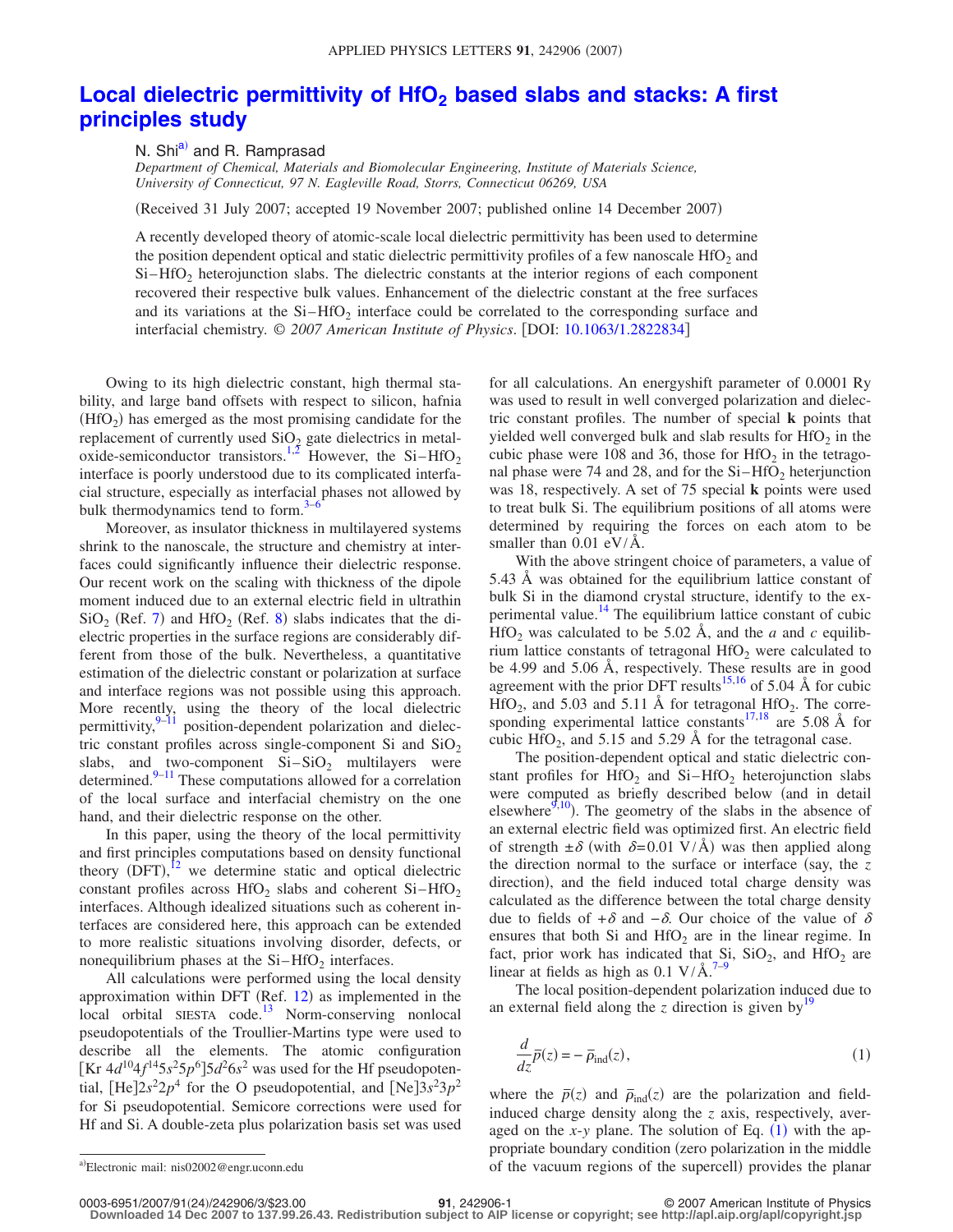averaged position-dependent polarization, from which the position-dependent local dielectric constant profile for linear systems, such as the ones considered here) can be determined as

$$
\epsilon(z) = \frac{\epsilon_0 E_{\text{ext}}}{\epsilon_0 E_{\text{ext}} - \bar{p}(z)},
$$
\n(2)

In the present work,  $E_{ext} = 2\delta = 0.02 \text{ V}/\text{Å}$ , as  $\bar{p}(z)$  was determined from charge densities due to fields of  $+\delta$  and  $-\delta$  along the *z* direction separately. Our choice of  $\pm \delta$  for the electric fields, rather than 0 and  $+\delta$  (or  $-\delta$ ), was entirely due to numerical reasons. For the same level of convergence of the charge density, our choice of symmetric electric fields results in a more accurate polarization profile with reduced numerical noise due to a more complete cancelation of errors. The optical (or high frequency) part of the polarization and dielectric constant was obtained by fixing the atomic positions at their field-free equilibrium values, and the total static (or low frequency) behavior was determined by allowing the atoms to relax to their field-induced equilibrium positions. $9,10$  $9,10$ 

Hf-terminated  $(001)$  cubic and tetragonal HfO<sub>2</sub> slabs were considered, with thickness along the *z* direction of 18.40 and 18.63 Å, respectively. These slabs containing nine layers of Hf were found to be sufficiently thick to ensure a bulklike region in the interior of the slabs, as evidenced by negligible surface relaxations in the interior. The calculated static and optical dielectric constant  $\epsilon(z)$  profiles for the cubic and tetragonal  $HfO<sub>2</sub>$  slabs are shown in Fig. [1.](#page-1-0) It can be seen that both the static and optical dielectric constants at the interior region of the slabs approach their corresponding bulk values. For the cubic phase, the static and optical dielectric constants extracted from the interior of  $HfO<sub>2</sub>$  slabs were 5.3 and 30.4, respectively, and those for the tetragonal phase were 5.2 and 16.7, respectively, in good agreement with our prior work, $8$  other DFT determinations, $16$  and experiments.<sup>20[,21](#page-2-18)</sup> For instance, we have estimated the optical and static parts of the dielectric constant of bulk cubic  $HfO<sub>2</sub>$ to be 5 and 29, respectively, $\frac{8}{3}$  and Zhao and Vanderbilt<sup>16</sup> have obtained corresponding values of 5 and 29 for the cubic phase, and 5 and 15.7 for the tetragonal phase along the *c* axis. At the surface regions, we find that there is an enhancement of the dielectric constants, compared to that of the bulk values. The deviation at the surface stems from the undercoordination of surface Hf atoms; Mulliken charge analysis indicated that surface Hf atoms are closer to a +2 charge states, as opposed to Hf atoms in the interior of the slabs which were closer to a +4 charge state. The coordinative unsaturations render the surface atoms more polarizable, similar to previous results for  $SiO<sub>2</sub>$  surfaces.<sup>9</sup> The more pronounced oscillatory behavior of the static dielectric constant displayed at the surface of the cubic phase is consistent with its larger field-induced surface relaxations (and the sensitivity of the dielectric response to even slight changes in atomic positions). The field-induced changes in the surface relaxation of the three outermost Hf layers,  $\Delta d_{12}$  and  $\Delta d_{23}$ , were 0.05% and 0.02%, respectively, in the cubic phase, while these values were 0.01% and 0.01%, respectively, in the tetragonal phase.

The dielectric constant profile of the (001) silicon slab has been reported in our previous study.<sup>9[,10](#page-2-15)</sup> We found that the optical and static dielectric constant attain constant values of about 12 in the interior of the slabs, in good agreement with **Downloaded 14 Dec 2007 to 137.99.26.43. Redistribution subject to AIP license or copyright; see http://apl.aip.org/apl/copyright.jsp**

<span id="page-1-0"></span>

FIG. 1. Static (solid) and optical (dotted) planar-averaged dielectric constants of  $(001)$  HfO<sub>2</sub> slabs in the cubic (a) and tetragonal (b) phases as a function of *z* position normal to the surface. Vertical dashed lines indicate positions of the free surfaces.

the experimental bulk Si value of  $12.1<sup>22</sup>$  Enhancement of the dielectric constant at surface regions is again due to the underpassivation of the surface atoms.

An expitaxial Si–HfO<sub>2</sub> interface model<sup>23</sup> was created by placing a (001) cubic  $HfO_2$  slab on Si such that the  $HfO_2$ slab was coherently matched on top of Si at its equilibrium lattice constant. The interface model contained up to 9 Si, 8 Hf, and 18 O layers, with the thickness of Si and  $HfO<sub>2</sub>$  layers being 12.20 and 18.20 Å, respectively. In the resulting relaxed structure, half the interface O atoms move toward Si, and the other half move toward the Hf layer, as shown in the top part of Fig. [2.](#page-2-21) Thus, Si–O–Si and Hf–O–Hf bonds are formed at the interface, thereby passivating all interfacial Si and Hf atoms, consistent with the bond-counting rules proposed earlier for this system.<sup>4</sup> This "rumpling" of the O layers persists into the  $HfO<sub>2</sub>$  part of the heterostructure, resulting in a structure equivalent to tetragonal  $HfO<sub>2</sub>$ .

The position-dependent dielectric constant normal to the  $Si-HfO<sub>2</sub>$  interface determined using the procedure described above is shown in Fig. [2.](#page-2-21) It can be seen that the dielectric constants in the interior of the  $HfO<sub>2</sub>$  and Si regions again match well with the corresponding experimental bulk values the static and optical permittivities of the interior part of  $HfO<sub>2</sub>$  are in fact almost identical to those of tetragonal